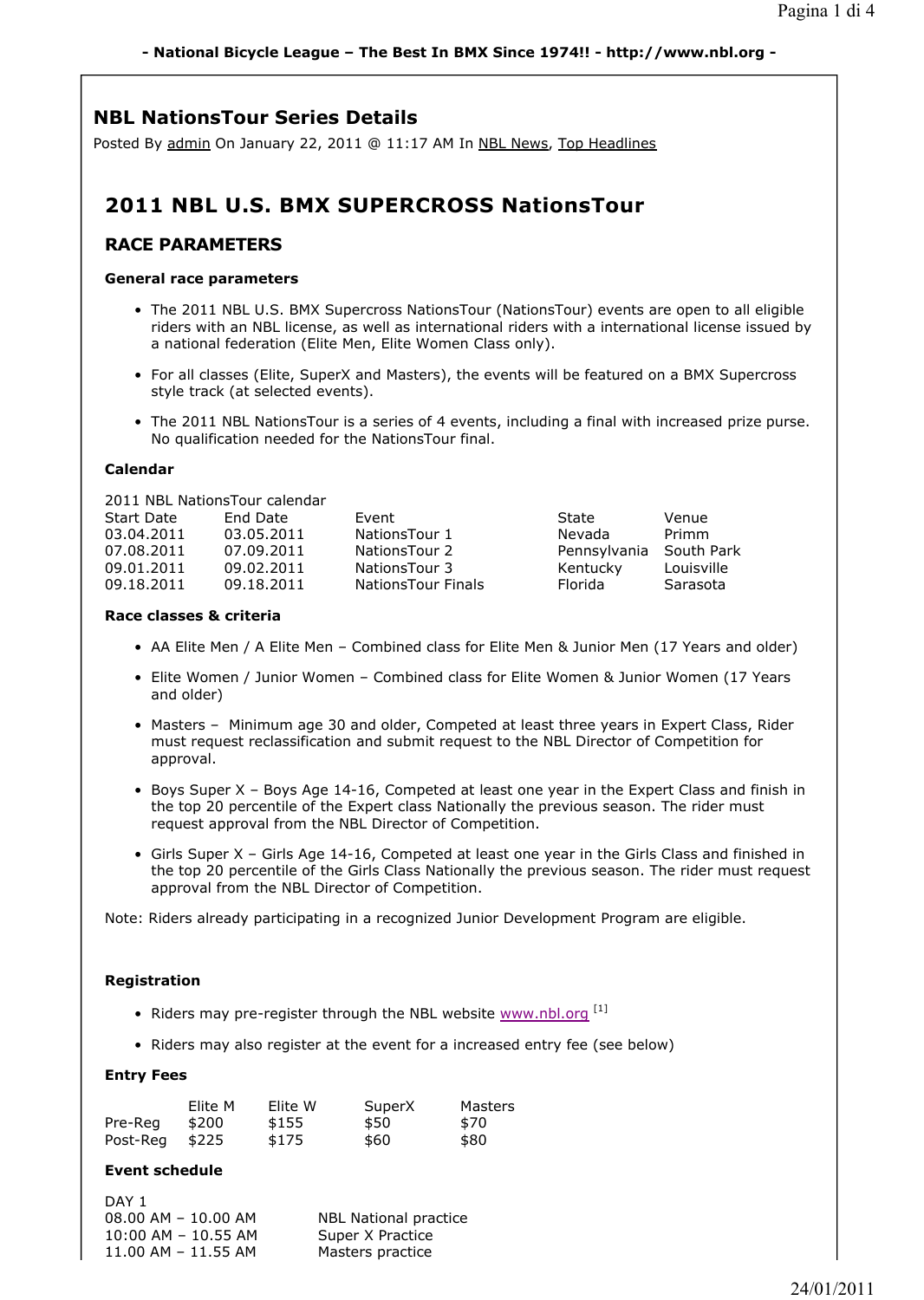| 12:30 AM - 1:25 PM                | Elite Women Practice - Group C        |
|-----------------------------------|---------------------------------------|
| 1:30 PM - 2:25 PM                 | Elite Men Practice - Group B          |
| 2:30 PM - 3:25 PM                 | Elite Men Practice - Group A          |
| $3:30$ PM $-3:50$ PM              | Elite Women Time trials qualification |
| $3:50$ PM $-5:20$ PM              | Elite Men Time trials qualification   |
| 5:20 PM - 5:30 PM                 | Elite Women Time trials Superfinal    |
| $5:30$ PM $-6:00$ PM              | Elite Men Time trials Superfinal      |
| DAY 2                             |                                       |
| 07.00 AM - 09.00 AM               | <b>NBL National practice</b>          |
| 09:00 AM - 09.25 AM               | Super X Warm up                       |
| $09.30$ AM $-$ 09.55              | Masters warm up                       |
| 10:00 AM - 12:00 AM               | Super X/Masters Motos                 |
| 12:00 AM - 12:30 AM               | Super X/Masters Quarters/Semis        |
| 12:30 AM- 1:00 PM                 | Super X/Masters Finals                |
| $2:00$ PM $- 2:25$ PM             | Warm up Elite Men                     |
| $2:30$ AM - 2:55 PM               | Warm up Elite Women                   |
| $3:00$ PM $-$ 4:45 PM             | Elite Men 1/8 Finals 1                |
|                                   | Elite Women 1/4 Finals 1              |
|                                   | Elite Men 1/8 Finals 2                |
|                                   | Elite Women 1/4 Finals 2              |
|                                   | Elite Men 1/8 Finals 3                |
|                                   | Elite Women 1/4 Finals 3              |
| $5:00$ PM $-5:10$ PM              | Elite Men Quarterfinal                |
| $5:20$ PM $-5:25$ PM              | Elite Women Semfinal                  |
| 5:25 PM - 5:30 PM                 | Elite Men Semifinal                   |
| $5:40$ PM - $5:50$ PM             | Elite Women Final                     |
| 5:50 PM - 6:00 PM                 | Elite Men final                       |
| $6:00$ PM $-6:15$ PM              | Awards ceremony                       |
| DAY 3                             |                                       |
| $07:00$ AM $-9:00$ AM             | Amateur/Pro practice                  |
| 09:00 AM - 6:00 PM                | NBL National, Pro Open                |
| Event schedule subject to changes |                                       |

#### **Event points**

|                 | Moto                |                 |           |
|-----------------|---------------------|-----------------|-----------|
| Finish position | Pts                 | Qualifying Pts. | Main Pts. |
| 1st             | 8                   | 1               | 16        |
| 2 <sub>nd</sub> | 7                   | 1               | 14        |
| 3rd             | 6                   |                 | 12        |
| 4th             | 5                   | 1               | 10        |
| 5th             | 4                   |                 | 8         |
| 6th             | 3                   |                 | 6         |
| 7th             | 2                   |                 | 4         |
| 8th             | 1                   |                 | 2         |
| Qualifying      | <b>Bonus Points</b> |                 |           |
| <b>Position</b> |                     |                 |           |
| $1 - 8$         | 4                   |                 |           |
| $9 - 16$        | 2                   |                 |           |

#### **Time Trials Qualification**

Each NBL NationsTour event will have a time trials qualification event for the Elite Men, Elite Women class. The time trials qualification will be a maximum of two single runs for each competitor. Riders are transferred and seeded according to the position gained in the time trial qualification.

The number of entered riders per category determines how many riders qualify according to the following table:

64+ Entries Qualify the top 64 (and top 16 into a time trials superfinal) from the time trial to eight 8-rider eighth finals, featured over three rounds.

48-63 Entries Qualify the top 48 (and top 16 into a time trials superfinal) from the time trial to eight 6-rider eighth finals, featured over three rounds.

32-47 Entries Qualify the top 32 (and top 16 into a time trials superfinal) the time trial to four 8-rider quarterfinals, featured over three rounds.

25-31 Entries Qualify the top 24 (and top 16 into a time trials superfinal) from the time trial to four 6 rider quarter-finals, featured over three rounds.

16-24 Entries Qualify the top 16 (and top 8 into a time trials superfinal) from the time trial to two 8-rider semifinals, featured over three rounds.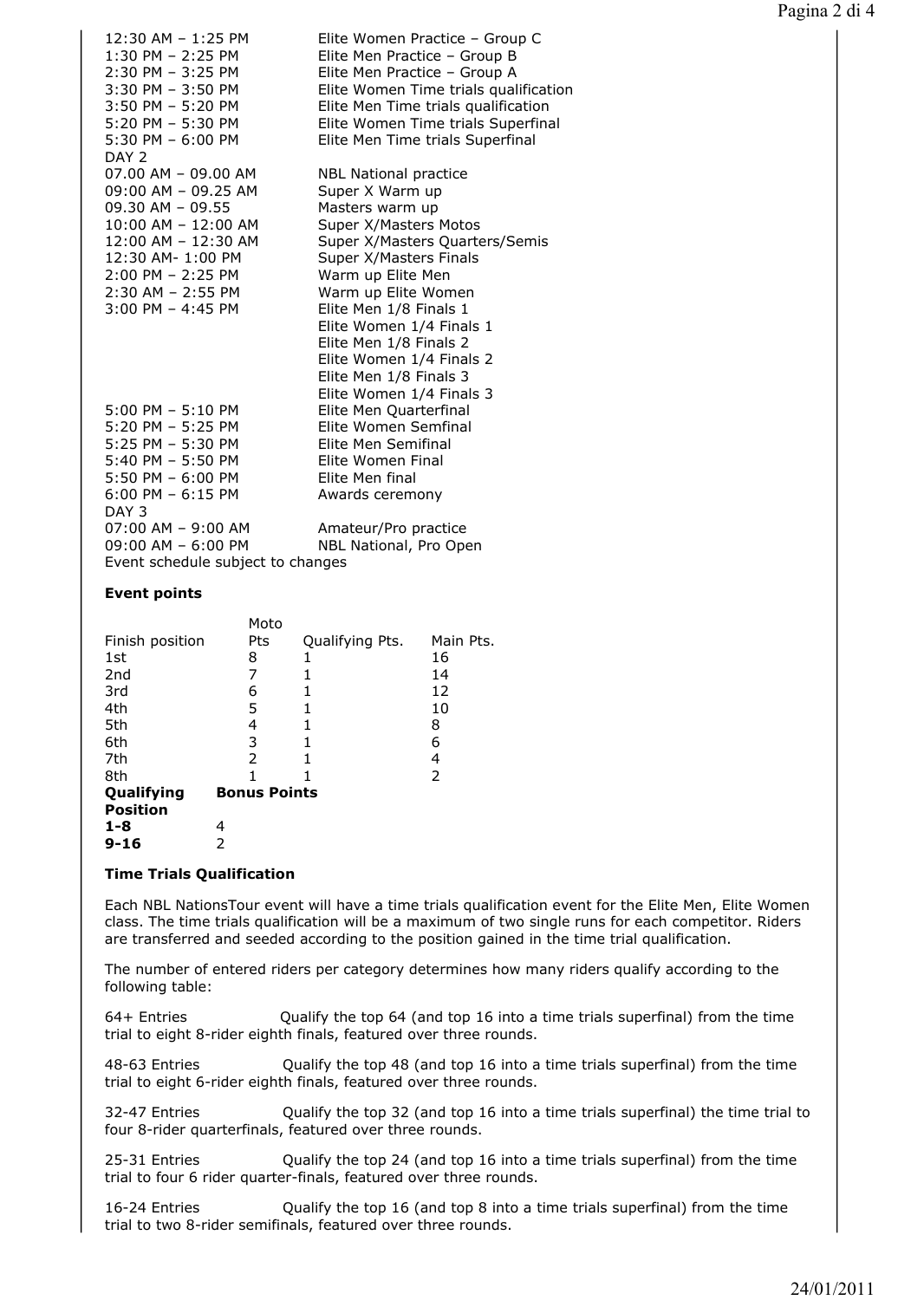12-15 Entries Qualify the top 12 (and top 6 into a time trials superfinal) from the time trial to two 6-rider semifinals,featured over three rounds.

- With less than 12 entries, the category will not be run.
- A rider who fails to start on his designated start time in the first time trial run will be classified as a Did Not Start (DNS).
- A rider who fails to start on his designated start time in the second time trial run will be classified as a Disqualified (DSQ) and will be ineligible to transfer.

#### **Transfer system**

- The Time Trial Qualification will be used to determine seeding.
- The initial qualifier stage will be featured over 3 rounds, where the top 4 riders in each group with the lowest overall points shall transfer.
- The following qualifier stages including the final will be featured over 1 round.
- The lap time in each run will determine the gate pick for the next run. Fastest lap time have the first gate pick.

#### **Prize money Payout**

|            | Qualifiers Payout         |             |            |                |             |
|------------|---------------------------|-------------|------------|----------------|-------------|
|            | AA-Elite M                | AA-Elite W  | SuperX*    | Masters        | Total       |
| 1          | \$8'000.00                | \$4'800.00  | \$1'800.00 | \$1'800.00     | \$16'400.00 |
| 2          | \$4'000.00                | \$2'400.00  | \$900.00   | \$900.00       | \$8'200.00  |
| 3          | \$2'000.00                | \$1'200.00  | \$450.00   | \$450.00       | \$4'100.00  |
| 4          | \$1'400.00                | \$840.00    | \$350.00   | \$350.00       | \$2'940.00  |
| 5          | \$1'000.00                | \$600.00    | \$275.00   | \$275.00       | \$2'150.00  |
| 6          | \$800.00                  | \$480.00    | \$225.00   | \$225.00       | \$1'730.00  |
| 7          | \$680.00                  | \$410.00    | \$185.00   | \$185.00       | \$1'460.00  |
| 8          | \$580.00                  | \$350.00    | \$160.00   | \$160.00       | \$1'250.00  |
| Semis      | \$290.00                  | \$175.00    | \$80.00    | \$80.00        | \$5'000.00  |
| Qtrs       | \$145.00                  | \$87.50     | \$40.00    | \$40.00        | \$5'000.00  |
| <b>TOT</b> | \$23'100.00               | \$13'880.00 | \$5'625.00 | \$5'625.00     | \$48'230.00 |
|            | <b>Final Event Payout</b> |             |            |                |             |
|            | AA-Elite M                | AA-Elite W  | SuperX*    | <b>Masters</b> | Total       |
| 1          | \$16'000                  | \$9'600     | \$3'600    | \$3'600        | \$32'800    |
| 2          | \$8'000                   | \$4'800     | \$1'800    | \$1'800        | \$16'400    |
| 3          | \$4'000                   | \$2'400     | \$900      | \$900          | \$8'200     |
| 4          | \$2'800                   | \$1'680     | \$700      | \$700          | \$5'880     |
| 5          | \$2'000                   | \$1'200     | \$550      | \$550          | \$4'300     |
| 6          | \$1'600                   | \$960       | \$450      | \$450          | \$3'460     |
| 7          | \$1'360                   | \$820       | \$370      | \$370          | \$2'920     |
| 8          | \$1'160                   | \$700       | \$320      | \$320          | \$2'500     |
| Semis      | \$580                     | \$350       | \$160      | \$160          | \$10'000    |
| Qtrs       | \$290                     | \$175       | \$80       | \$80           | \$10'000    |
| TOT        | \$46'200                  | \$27'760    | \$11'250   | \$11'250       | \$96'460    |
|            |                           |             |            |                |             |

*\*SuperX Award is in the form of government bond accumulated and awarded at year end.*

#### **Race Numbers**

• Race numbers will be given randomly, except for riders holding a UCI permanent race number.

#### **Ranking & Qualification**

• The NBL NationsTour is a class 5 event (as of Aug 1, 2011) and will count for individual points in the UCI BMX Ranking, also eligible for the Nations ranking functioning as the Olympic Qualification criteria.

#### **NBL NationsTour, ELITE CLASSIC AND ELITE OPEN CODE OF CONDUCT**

Purpose: The mission of the NBL NationsTour, ELITE CLASSIC and NBL ELITE OPEN is to encourage the pursuit of excellence in NBL BMX Racing.

The NBL grants the privilege of competing to individuals who meet the Elite Qualification standards, therefore, the privilege may be withdrawn or denied to those who do not meet or maintain these standards.